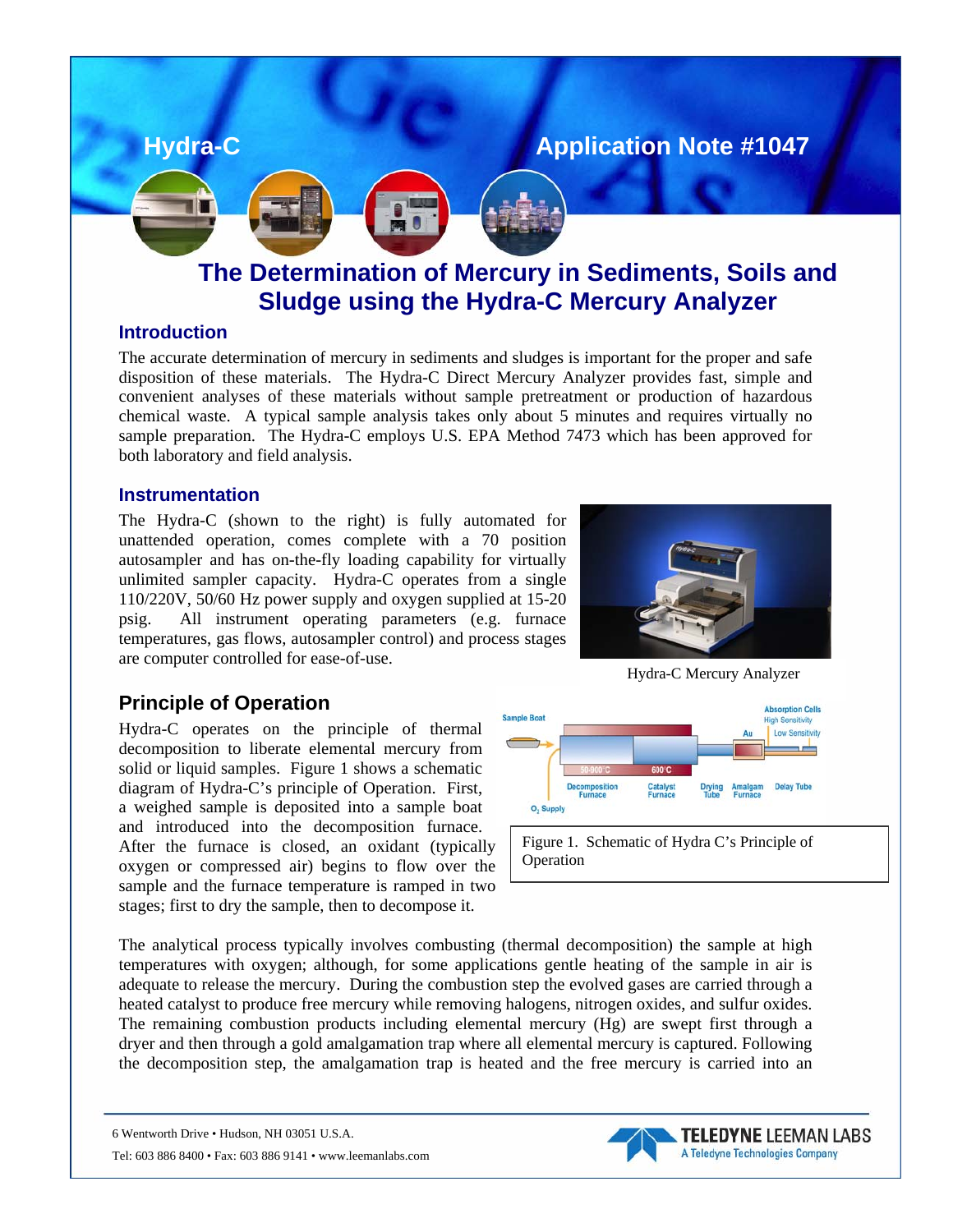atomic absorption spectrometer. The mercury level is reported using a wide dynamic range detection system that operates from 0.005 ng (its detection limit) to its upper limit of 1000 ng. For applications requiring significantly higher detection capability an optional high range detection system is available which can be used to analyze samples containing up to 20,000 ng of Hg

## **Experimental**

Table I shows the instrument parameters employed for soils and sludges. For this analysis nickel boats were used for all samples.

| <b>Parameter</b>     | <b>Setting</b>               |
|----------------------|------------------------------|
| Dry                  | $300^{\circ}$ C for 45 sec.  |
| Decomposition        | $800^{\circ}$ C for 150 sec. |
| Catalyst             | $600^{\circ}$ C              |
| Catalyst Wait Period | $60 \text{ sec.}$            |
| Gold Trap            | 700 $\degree$ C for 30 sec.  |
| Measurement          | 90 sec.                      |
| Oxygen Flow          | $300$ ml/min                 |

#### **Dry Table I: System Parameters**

## **Calibration**

Calibration was completed using aqueous standards prepared in 1% HNO<sub>3</sub>. Working standards included a blank, 0.1, and 1.0 ppm solution. The calibration curve is displayed as microabsorbance vs. total mercury injected.

## **Low Concentration Range (0-50ng) High Concentration Range (50-500ng)**